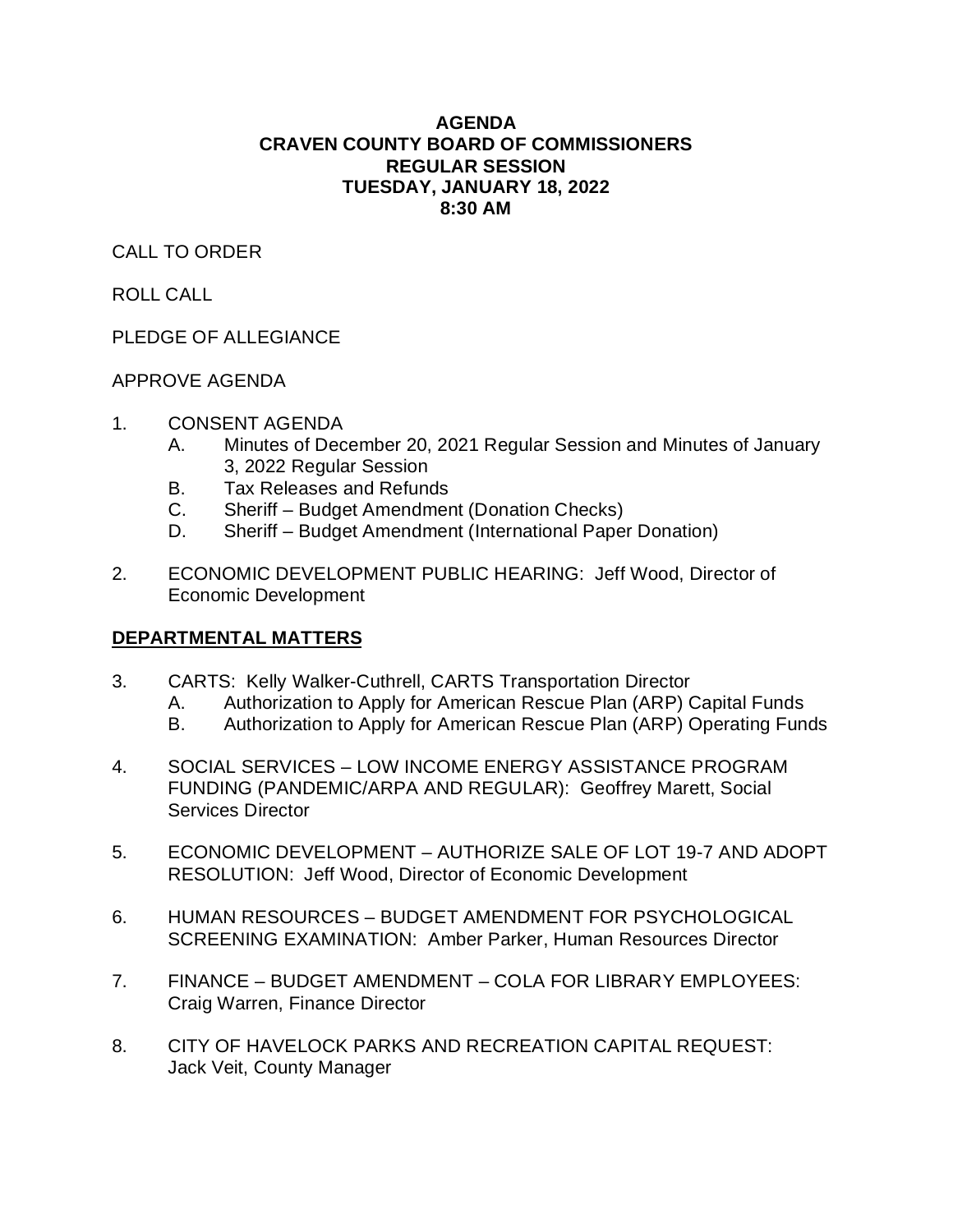- 9. APPOINTMENTS
- 10. COUNTY ATTORNEY'S REPORT: Arey Grady
- 11. COUNTY MANAGER'S REPORT: Jack Veit
- 12. COMMMISSIONERS' REPORTS
- 13. CLOSED SESSION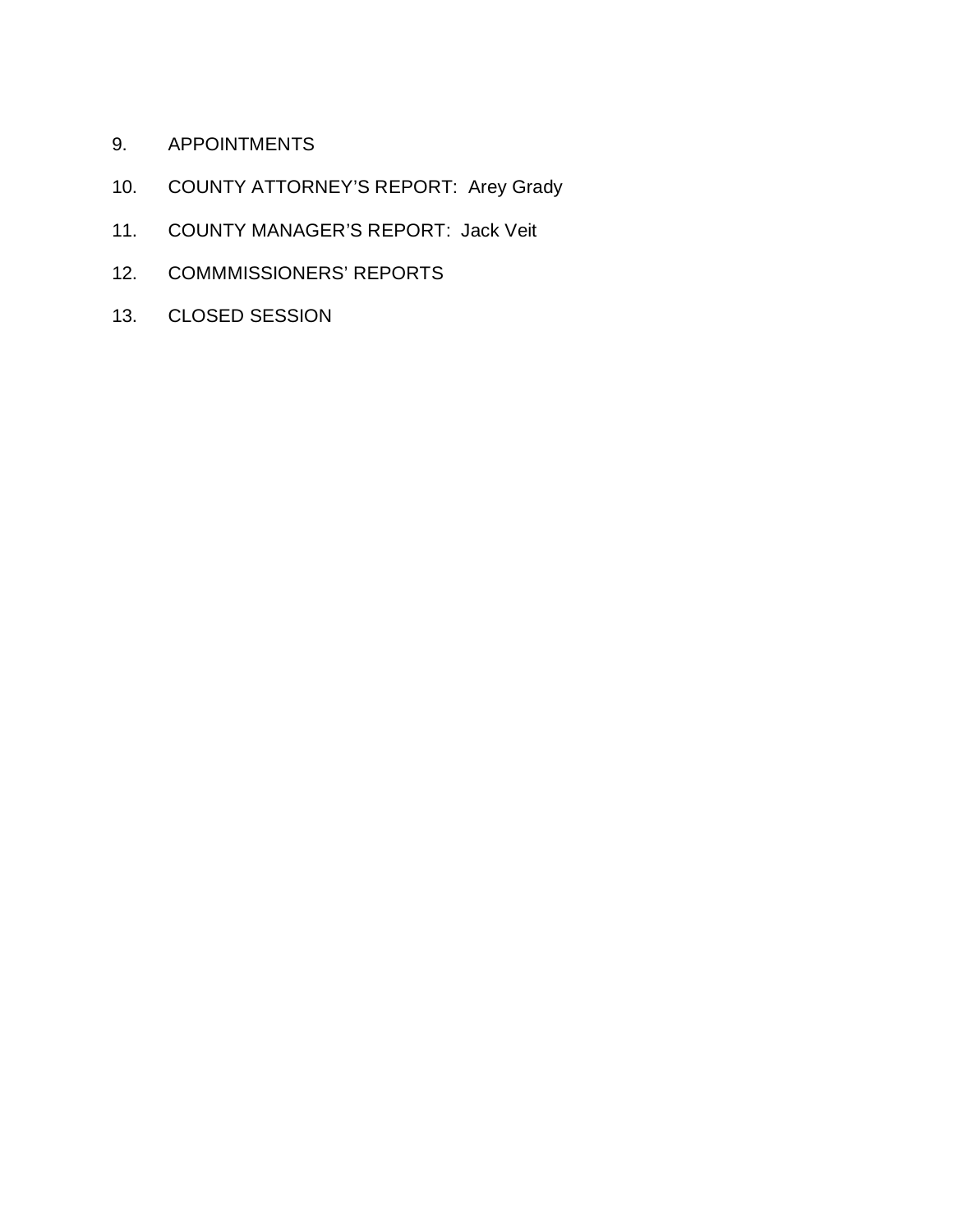**THE BOARD OF COMMISSIONERS OF THE COUNTY OF CRAVEN MET IN REGULAR SESSION IN THE COMMISSIONERS' ROOM OF THE CRAVEN COUNTY ADMINISTRATION BUILDING, 406 CRAVEN STREET, NEW BERN, NORTH CAROLINA, ON TUESDAY, JANUARY 18, 2022. THE MEETING CONVENED AT 8:30 AM.**

#### **MEMBERS PRESENT:**

Chairman Jason R. Jones Vice Chairman Denny Bucher Chairman George S. Liner Commissioner Theron L. McCabe Commissioner Thomas F. Mark Commissioner E. T. Mitchell (via telephone) Commissioner Beatrice R. Smith

#### **STAFF PRESENT:**

Jack B. Veit, III, County Manager Gene Hodges, Assistant County Manager Craig Warren, Finance Director Amber Parker, Human Resources Director Arey Grady, County Attorney Nan Holton, Clerk to the Board Lauren Wargo, Assistant to the County Manager

*Following the Pledge of Allegiance, County Attorney, Arey Grady, recited the following invocation:*

*Lord God, we humbly come before You today, and we thank You for Your love and Your Grace and Your peace that is made available to us all. God, we ask for Your divine wisdom and guidance here today, for You and You alone know the future and the things that are to come. We ask that You would lead us in the decisions we are a part of and that You would give us boldness to honor You.*

*Would You empower every man and woman in this room to use the life You have given them for good? Let us be leaders who follow Your example, leaders who love sacrificially, give selflessly, and serve graciously. May we all do our best to impact this incredible County and Nation of ours for the better.*

*We ask Your blessing on our Commissioners, on our County and on our United States of America. In the name of Jesus, we pray. Amen.*

## *Based upon the invocation given by Pastor Randy Bezet at the June 25, 2015 session of the US House of Representatives*

Commissioner Mark motioned to approve the agenda, as presented, seconded by Commissioner Smith and approved 7-0 in a roll call vote.

#### **CONSENT AGENDA**

Commissioner Liner motioned to approve the Consent Agenda, inclusive of the Minutes of December 20, 2021 Regular Session; Minutes of January 3, 2022 Regular Session; Tax Releases and Refunds *(Credits = \$5,866.98; Refunds = \$2,028.61)*; Sheriff – Budget Amendment (Donation Checks); Sheriff – Budget Amendment (International Paper Donation). His motion was seconded by Commissioner Smith and approved 7-0 in a roll call vote.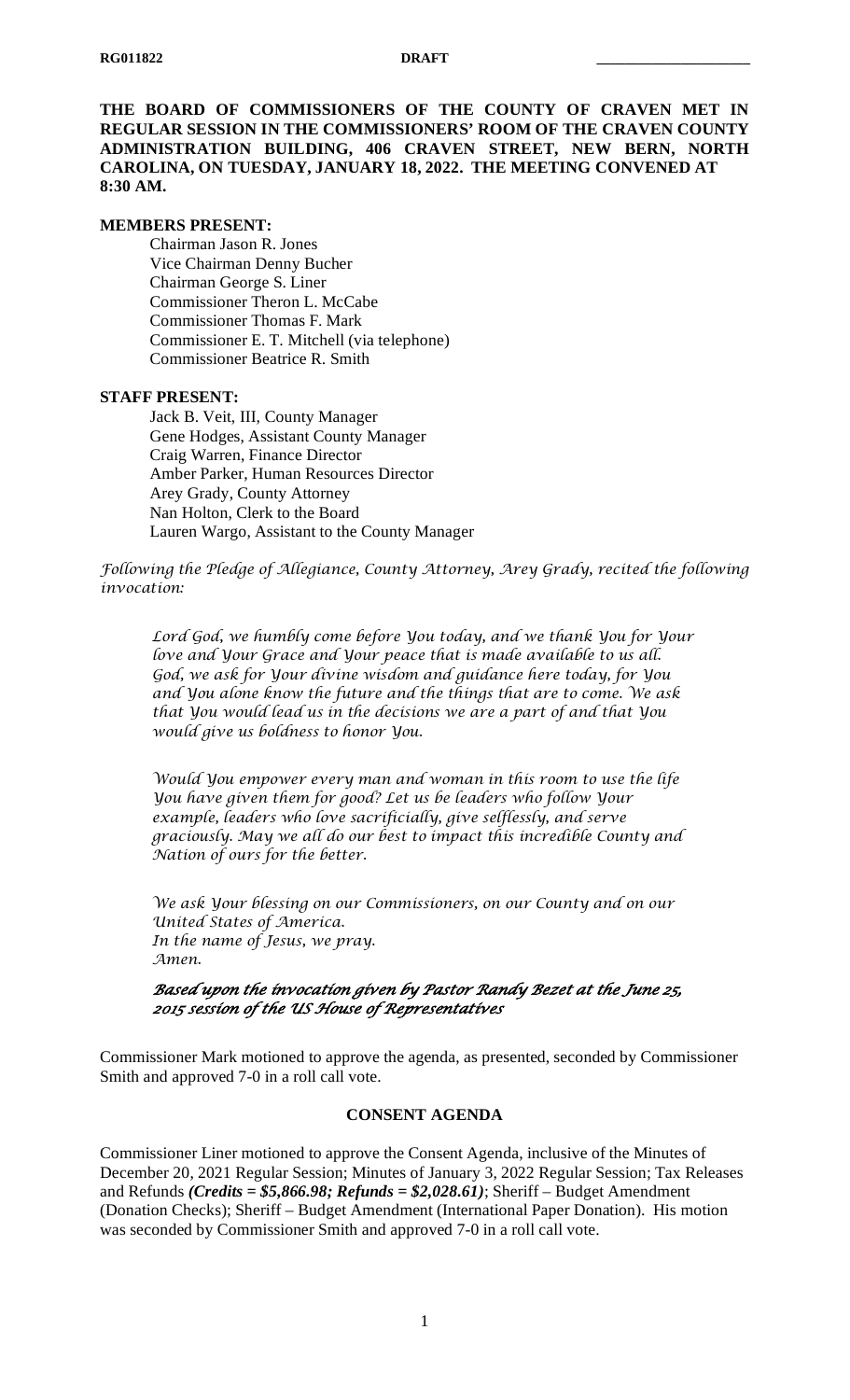## *Sheriff's Office*

| <b>REVENUES</b>                  | <b>AMOUNT</b> | <b>EXPENDITURES</b>                    | <b>AMOUNT</b> |
|----------------------------------|---------------|----------------------------------------|---------------|
| 1014310-38301<br>Misc. Donations | \$125.00      | 1014310-43240<br><b>Other Supplies</b> | \$100.00      |
|                                  |               | 1014310-43246<br>K-9 Supplies          | \$25.00       |
| <b>TOTAL</b>                     | \$125.00      | TOTAL                                  | \$125.00      |

**Justification:** The Sheriff's Office received two donation checks. One check in the amount of \$100.00 will be used to purchase a variety of items that the office needs. The other check in the amount of \$25.00 was given to the K-9 Unit to purchase items for the K-9's and their handlers.

### *Sheriff's Office*

| <b>REVENUES</b>                |                     | <b>AMOUNT</b>                          |               |  |
|--------------------------------|---------------------|----------------------------------------|---------------|--|
|                                | <b>EXPENDITURES</b> |                                        | <b>AMOUNT</b> |  |
| 1014310-38301<br>Misc. Revenue | \$1,000.00          | 1014310-43240<br><b>Other Supplies</b> | \$1,000.00    |  |
| <b>TOTAL</b>                   | \$1,000.00          | <b>TOTAL</b>                           | \$1,000.00    |  |

**Justification:** The Sheriff's Office received a donation from International Paper Company for \$1,000.00 to use at the Sheriff's discretion. The Sheriff requested to use these funds to aid in the costs of Rabies Vaccines for the Animal Protective Services employees.

### **ECONOMIC DEVELOPMENT PUBLIC HEARING – PROJECT 2 TIGER**

At 8:34 am Commissioner Mark motioned to go into public hearing, as advertised, to receive public comments regarding the sale of Lot 19-7 in the Craven County Industrial Park. Commissioner Liner seconded the motion, which carried 7-0 in a roll call vote.

There were no citizens from the public that signed up to speak.

At 8:34 am Commissioner Liner motioned to close the public hearing, seconded by Commissioner Mark and approved 7-0 in a roll call vote.

## **DEPARTMENTAL MATTERS: CARTS**

*Authorization to Apply for American Rescue Plan (ARP) Capital Funds*

CARTS Transportation Director, Kelly-Walker-Cuthrell, reported that the North Carolina Department of Transportation Integrated Mobility Division (NCDOT/IMD) has released an application for American Rescue Plan (ARP) Capital Funds. She indicated CARTS receives 5311 Community Transportation Plan funding for the rural service provided in Craven, Jones, and Pamlico counties. All systems receiving 5311 are eligible to apply to NCDOT/IMD for ARP funding.

Mrs. Cuthrell noted that applications are due to NCDOT/IMD no later than February 1, 2022. The period of performance for this grant is March 3, 2022, through June 30, 2023. CARTS anticipates using these funds during the FY2022-2023 budget year.

She indicated the ARP grant will reimburse systems for 100% of the capital expenses. Expenses that qualify for reimbursement using CARES Act funding as well as ARP funding will be filed for reimbursement by the most beneficial grant. We are specifically requesting funding for 60% of the cost to replace twenty-seven (27) radio systems, purchase a wheelchair securement training table, replacement hard drives for the vehicle cameras, and a replacement administrative vehicle.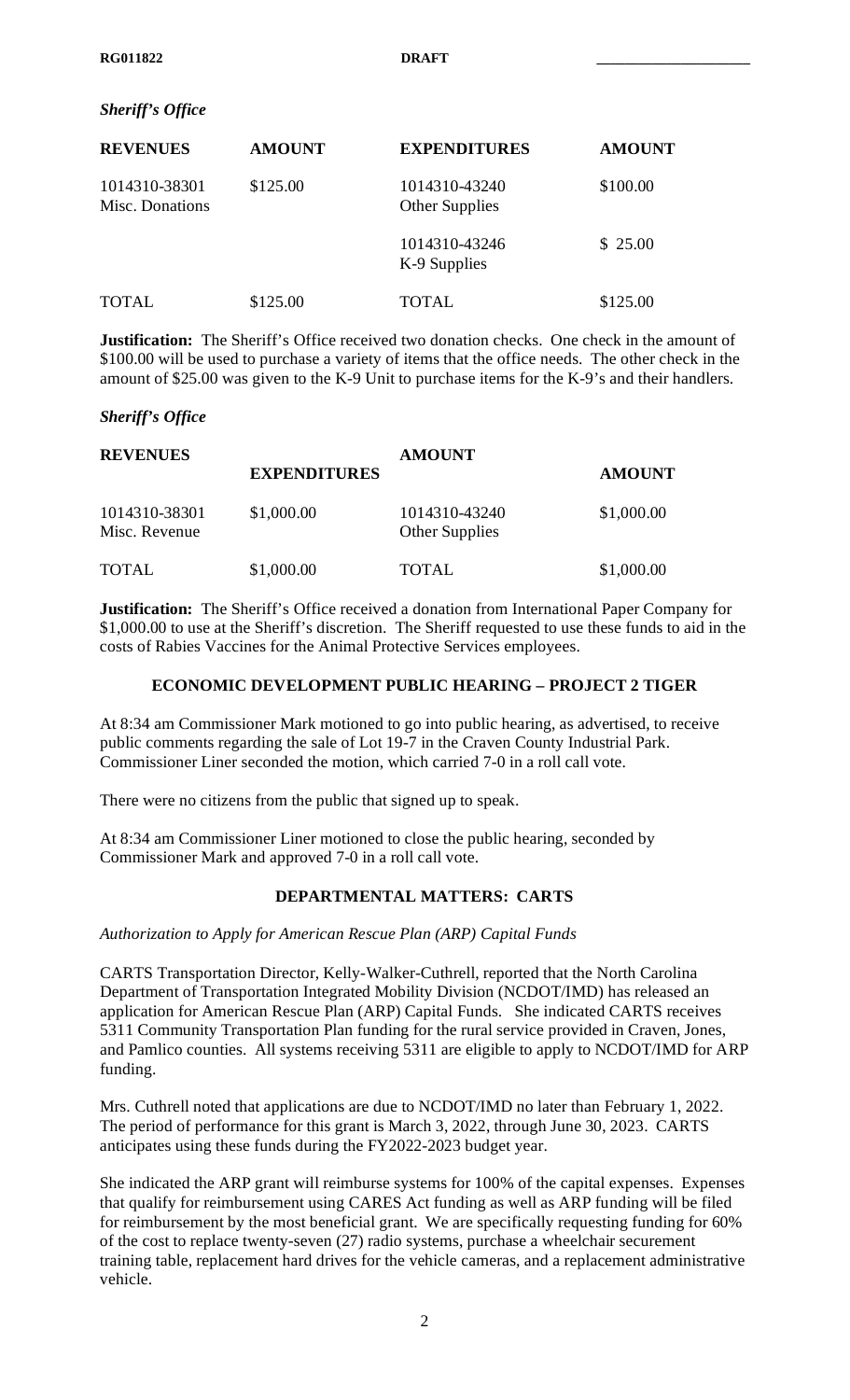Mrs. Cuthrell requested authorization to submit a grant application for American Rescue Plan Capital funds in the amount of \$68,276. This application has the additional requirement of certification that CARTS did not furlough any employees on or after March 27, 2020. CARTS did not furlough employees.

Mrs. Cuthrell responded to an inquiry about the current condition of CARTS vehicles.

Commissioner Mark motioned to authorize CARTS to apply for American Rescue Plan (ARP) Capital Funds, as requested, seconded by Commissioner Mitchell, and approved 7-0 in a roll call vote.

### *Authorization to Apply for American Rescue Plan (ARP) Operating Funds*

Mrs. Cuthrell reported that the North Carolina Department of Transportation Integrated Mobility Division (NCDOT/IMD) has released an application for American Rescue Plan (ARP) Operating Funds. She indicated CARTS receives 5311 Community Transportation Plan funding for the rural service provided in Craven, Jones, and Pamlico counties. All systems receiving 5311 are eligible to apply to NCDOT/IMD for ARP funding.

Mrs. Cuthrell noted that applications are due to NCDOT/IMD no later than February 1, 2022. The period of performance for this grant is March 3, 2022 through June 30, 2023. CARTS anticipates using the funds during the FY2022-2023 budget year.

She highlighted the ARP grant will reimburse systems for 100% of the net operating expenses. Expenses that qualify for reimbursement using CARES Act funding as well as ARP funding will be filed for reimbursement by the most beneficial grant.

Mrs. Cuthrell requested authorization to submit a grant application for American Rescue Plan Operating funds in the amount of \$254,145.

Commissioner Mark motioned to authorize CARTS to apply for American Rescue Plan (ARP) Operating Funds, as requested, seconded by Commissioner Liner and approved 7-0 in a roll call vote.

# **DEPARTMENTAL MATTERS: SOCIAL SERVICES – LOW INCOME ENERGY ASSISTANCE PROGRAM FUNDING (PANDEMIC/ARPA AND REGULAR)**

Social Services Director, Geoffrey Marett, reported that the state has released the Pandemic Low Income Energy Assistance Program Funding to counties. This funding is 100% Federal with no County match, payments will be made directly to vendors on behalf of eligible participants.

He stated that additionally, funds for regular Low Income Energy Assistance Program funding exceeds the original state estimates.

Mr. Marett responded to inquiries about overhead and the application process.

Mr. Marett requested approval of a budget amendment in the amount of \$803,220.00. Commissioner Mitchell motioned to approve the following budget amendment, as requested, seconded by Commissioner Smith, and approved 7-0 in a roll call vote.

#### *Mandated 5215*

| <b>REVENUES</b>                                                      | <b>AMOUNT</b> | <b>EXPENDITURES</b>                                                           | <b>AMOUNT</b> |
|----------------------------------------------------------------------|---------------|-------------------------------------------------------------------------------|---------------|
| 1015215-33424<br><b>Energy Assistance</b><br>(regular LIEAP funding) | \$90,354.00   | 1015215-42307<br>Energy Assistance Program (LIEAP)<br>(regular LIEAP funding) | \$90,354.00   |
| 1015215-33424<br>(ARPA/Pandemic LIEAP funding)                       | \$625,717.00  | 1015215-42307<br>(ARPA/Pandemic LIEAP funding)                                | \$625,717.00  |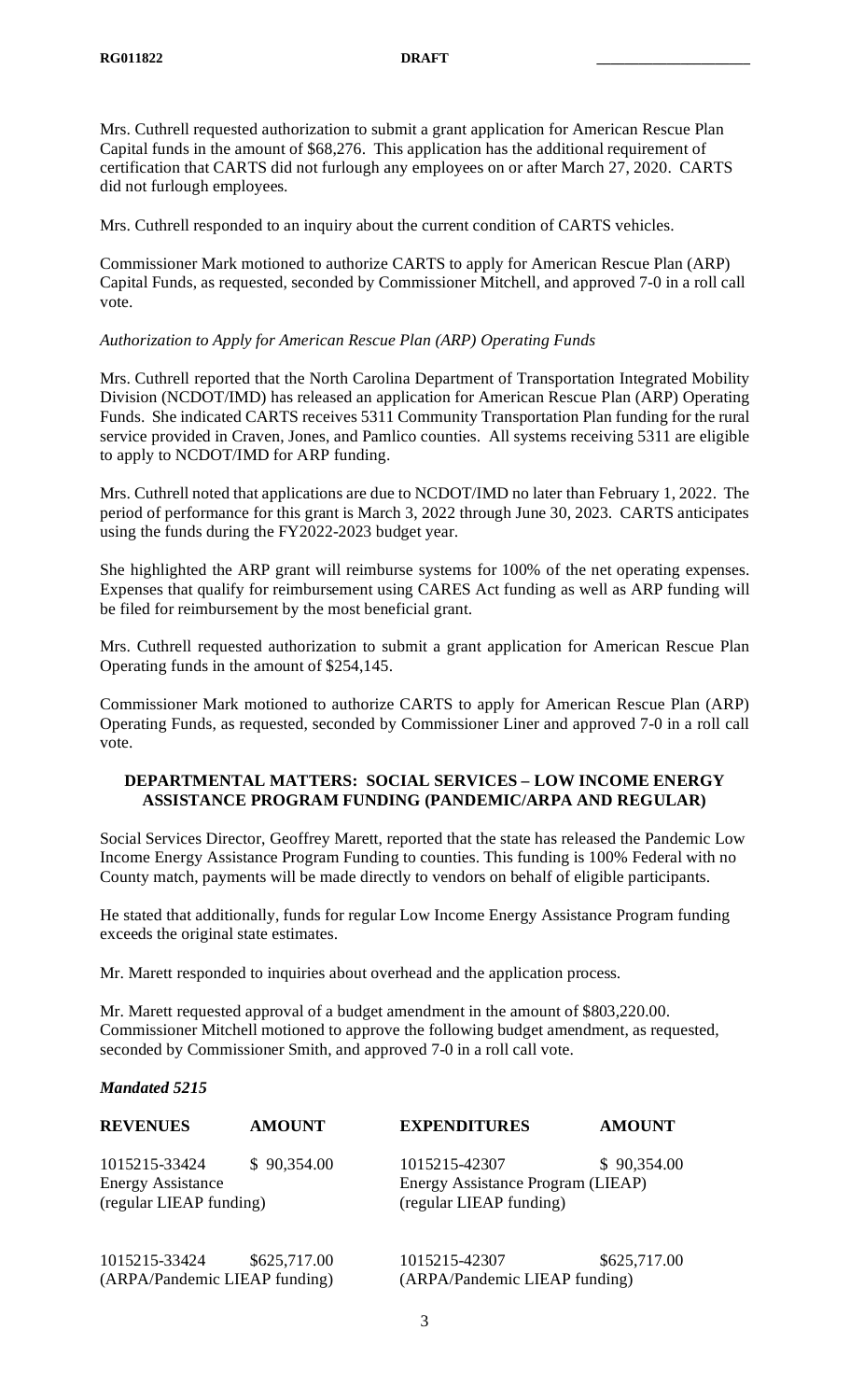| 1015212-33416<br>\$ 87,149.00<br>Services Staff & Overhead |              | 1015210-44050<br><b>Contractual Employees</b> | \$ 87,149.00 |
|------------------------------------------------------------|--------------|-----------------------------------------------|--------------|
| TOTAL                                                      | \$803,220.00 | <b>TOTAL</b>                                  | \$803,220.00 |

# **DEPARTMENTAL MATTERS: ECONOMIC DEVELOPMENT – AUTHORIZE SALE OF LOT 19-7 AND ADOPT RESOLUTION**

Economic Development Director, Jeff Wood, announced pursuant to N.C. Gen. Stat. § 158-7.1, Craven County (hereinafter "County") intends to convey for economic development purposes a fee simple interest in a +/- two (2) acre tract (hereinafter "Tract") of land, the Tract being Lot 19- 7 in the Craven County Industrial Park. The tract contains a blue line stream and cannot be developed. The buyer has offered Five Thousand and no/100 Dollars (\$5,000.00) an acre, for a total value of Ten Thousand and no/100 Dollars (\$10,000.00), and the County intends to convey and sell same for such value. He indicated that the County believes the proposed conveyance will stimulate and stabilize the local economy, result in the retention of a substantial number of new permanent jobs in the County, and result in increased tax revenues to the County. The purchaser owns property adjacent to the tract and intends to invest in their current building. This property will allow that expansion to occur and also allow for the environmental sustainability of the stream.

Mr. Wood requested that the Craven County Board of Commissioners authorize the County Manager to complete the sale of Lot 19-7 and adopt the resolution.

Commissioner Liner motioned to authorize the sale of Lot 19-7 and to adopt the following resolution, as requested, seconded by Commissioner McCabe and approved 7-0 in a roll call vote.

## **RESOLUTION OF THE CRAVEN COUNTY BOARD OF COMMISSIONERS APPROVING CONVEYANCE OF REAL PROPERTY FOR ECONOMIC DEVELOPMENT PURPOSES**

WHEREAS, Craven County (hereinafter "County") has determined that County has historically suffered a degree of economic and fiscal distress which can be remedied in part by the expansion of industries currently located in County and the location of new industries in County; and,

WHEREAS, the expansion and location of industries in County will benefit County and its citizens by increasing and diversifying both the personal property and real property ad valorem tax bases which will increase tax revenue, and resulting ancillary economic activity will increase sales tax revenues, all of which will make available to County more funds with which to improve the general health, safety and welfare of County's citizens; by providing a greater number of jobs with higher salaries and better benefits than are now available to citizens of County; by stimulating secondary economic activity which is directly beneficial to County and its citizens, including residential real estate development and the expansion of existing services and businesses; by increasing and improving the infrastructure of County; by increasing the economic opportunity available to County's citizens and by improving the general technical training of County's workforce; and,

WHEREAS, William S. Lane, Jr. ("Buyer") has previously purchased a parcel of real property located in the Craven County Industrial Park and constructed thereon a commercial facility ("New Facility") valued at \$724,400.00 by the Craven County Assessor; and,

WEHREAS, adjacent to the New Facility Craven County owns a +/- 2 acre parcel known as Lot 19- 7 ("the Site"); and,

4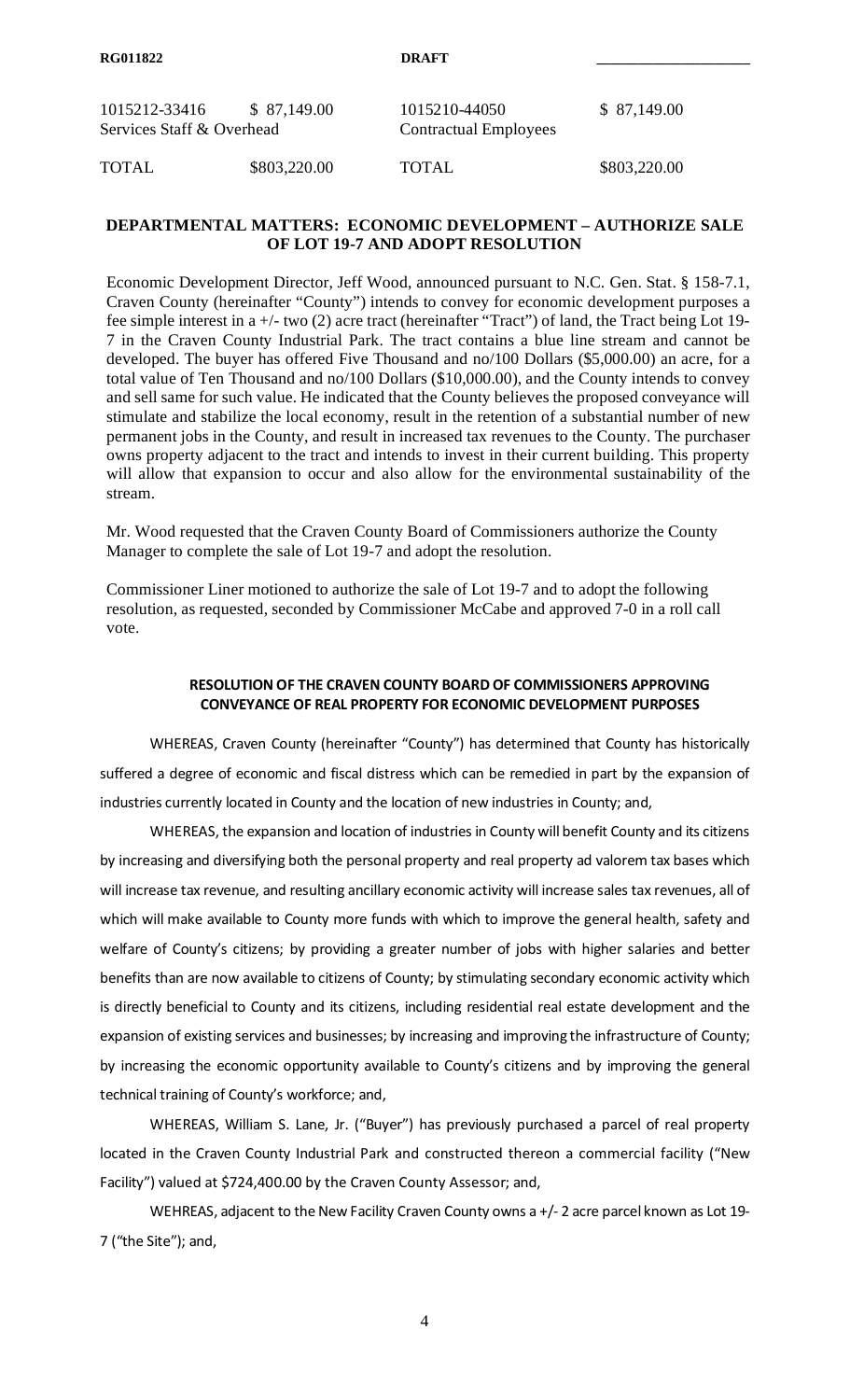WHEREAS, in order to provide for the future expansion of the New Facility, Buyer has offered to purchase from County the Site for a total purchase price of Ten Thousand and no/100 Dollars (\$10,000.00) (the "Purchase Price"), or Five Thousand and no/100 Dollars (\$5,000.00) per acre; and,

WHEREAS, due to the size of the Site and the configuration of adjoining parcels, the Site is not suitable for commercial use or ownership separate and apart from that of such adjoining parcels; and,

WHEREAS, County has determined that the fair market value of the Site is Five Thousand and no/100 Dollars (\$5,000.00) an acre, for a total fair market value of Ten Thousand (\$10,000.00) (the "Fair Market Value"); and,

WHEREAS, N.C. Gen. Stat. § 158-7.1(a), provides:

**Each county and city in this State is authorized to make appropriations for economic development purposes. These appropriations must be determined by the governing body of the city or county to increase the population, taxable property, agricultural industries, employment, industrial output, or business prospects of the city or county. These appropriations may be funded by the levy of property taxes pursuant to G.S. 153A-149 and 160A-209 and by the allocation of other revenues whose use is not otherwise restricted by law.**

WHEREAS, N.C. Gen. Stat. § 158-7.1(d) provides:

**A county or city may acquire and develop land for an industrial park, to be used for manufacturing, assembly, fabrication, processing, warehousing, research and development, office use, or similar industrial or commercial purposes. A county may acquire land anywhere in the county, including inside of cities, for an industrial park, while a city may acquire land anywhere in the county or counties in which it is located. A county or city may develop the land by installing utilities, drainage facilities, street and transportation facilities, street lighting, and similar facilities; may demolish or rehabilitate existing structures; and may prepare the site for industrial or commercial uses. A county or city may convey property located in an industrial park pursuant to subsection (d) of this section**.

WHEREAS, individuals employed at the New Facility are on average paid \$28.00 per hour, and the Buyer anticipates additional employees hired on account of future expansion of the New Facility will be paid similarly; and,

WHEREAS, the Site has heretofore been owned for over 3 decades by County, thereby generating no ad valorem tax revenue for County, and upon transfer of the site to Buyer, ad valorem tax revenue generated by the Site will begin accruing to County; and,

WHEREAS, on January 18, 2022, and after proper public notice, pursuant to N.C. Gen. Stat. § 158-7.1(d) the Board of Commissioners for County held a public hearing concerning its intent to convey and sell the Site to Buyer, upon the terms and conditions herein described; and,

WHEREAS, the Board of Commissioners of County does desire to convey and grant to Buyer the Site, by and through the Agreement for Purchase and Sale of Real Property attached hereto and incorporated herein by reference and does further desire that this RESOLUTION serve as a memorial of the actions taken by the Board of Commissioners on this matter.

Now, therefore, be it resolved as follows: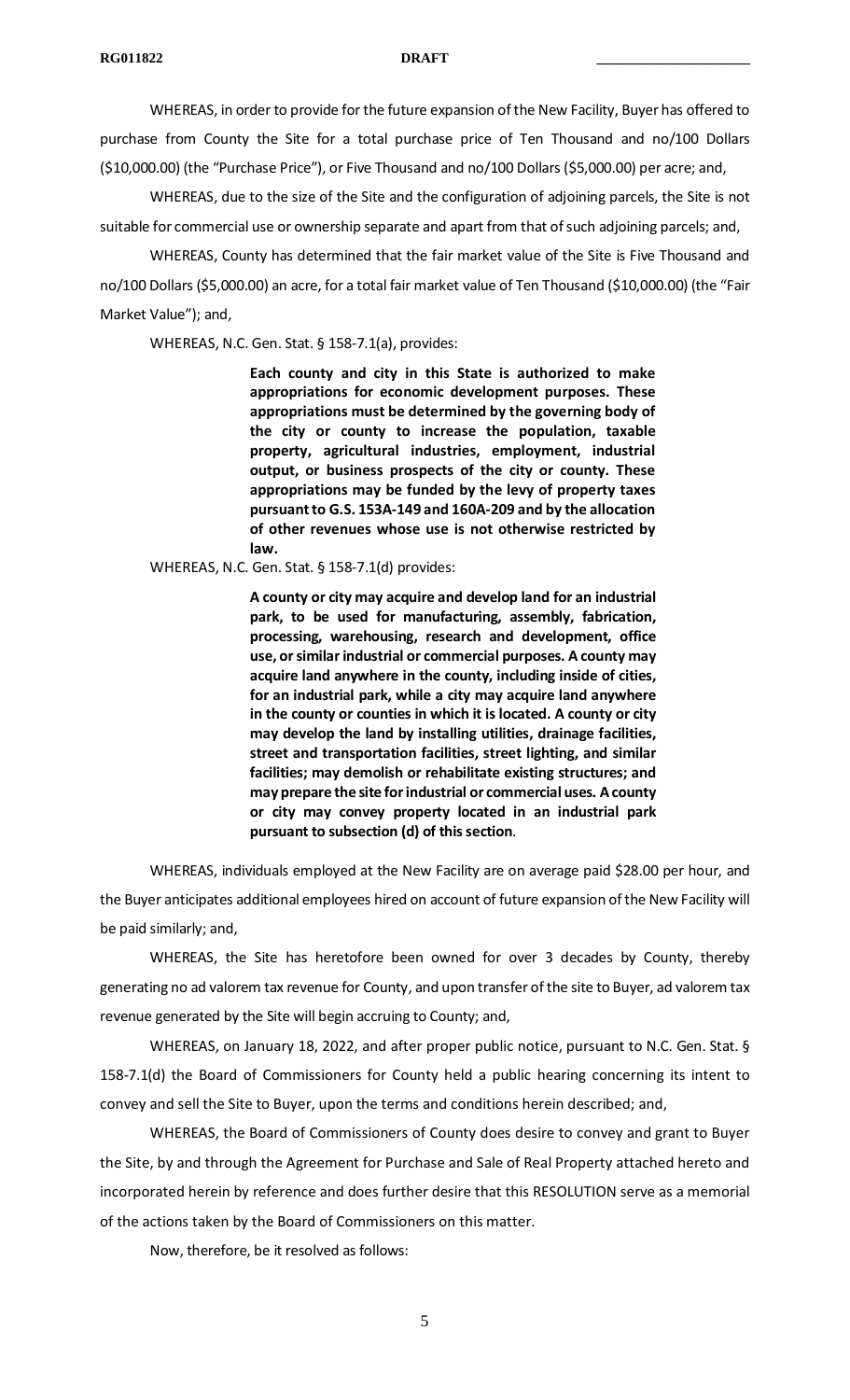Section 1. That the Agreement for Purchase and Sale of Improved Real Property attached hereto and incorporated herein by reference is hereby ratified and approved in its entirety.

Section 2. That, pursuant to the aforesaid agreement, County shall execute and deliver such documents and instruments as may be reasonably necessary in the opinion of counsel to County to accomplish the purposes of said Agreement, including but not limited to the transfer and conveyance to Buyer of the Site.

Section 3. That the Chairman, Clerk to the Board, Manager, Assistant Managers, Economic Developer and such other officers and agents of County are hereby authorized to execute any and all documents necessary in the opinion of counsel to County to effectuate any of the transactions contemplated herein.

Section 4. That this RESOLUTION be entered in the official minutes of the Board of Commissioners of County and that the Clerk to the Board certify copies of this RESOLUTION as may be necessary in the opinion of counsel to County.

This the 18<sup>th</sup> day of January 2022.

# **DEPARTMENTAL MATTERS: HUMAN RESOURCES – BUDGET AMENDMENT FOR PSYCHOLOGICAL SCREENING EXAMINATION**

Human Resources Director, Amber Parker, addressed the Board stating that Session Law 2021- 138 (SB 300) Criminal Justice Reform and Session Law 136 (HB 436) Support Law Enforcement Mental Health require a psychological screening examination by a licensed psychologist to determine a criminal justice officer's psychological suitability to properly fulfill responsibilities. The new laws apply to all newly hired criminal justice officers as of January 1, 2022, unless they are already certified by the NC Sheriffs' Training and Standards Commission.

She stated the psychological screening exam must be completed prior to the new criminal justice officer receiving initial certification or before they perform any action requiring certification by the Commission and it will apply to deputies, detention officers and telecommunicators. She indicated it is intended to establish a contract with The FMRT Group, which is an industry leader in psychological services and the vendor Craven County routinely uses for Fitness for Duty evaluations and other psychological services. They have over 500 clients nationwide (most are in NC and SC) and are well versed in the new requirements. The cost will be \$445.00 for each screening, and it is estimated approximately 40 screenings will need to be completed for the remainder of the fiscal year. Ms. Parker requested approval of a budget amendment in the amount of \$18,000.00 from the County's Fund Balance to the Human Resources Contract Services budget line to cover the cost.

Ms. Parker responded to inquiries regarding location of screenings, impact on ability to place people, and this being an unfunded mandate.

Commissioner Mark motioned to approve the following budget amendment in the amount of \$18,000.00, as requested, seconded by Commissioner Smith, and approved 7-0 in a roll call vote.

#### *Human Resources*

| <b>REVENUES</b>                         | <b>AMOUNT</b> | <b>EXPENDITURES</b>                       | <b>AMOUNT</b> |
|-----------------------------------------|---------------|-------------------------------------------|---------------|
| 1010000-39901<br><b>Current Year FB</b> | \$18,000.00   | 1014130-44000<br><b>Contract Services</b> | \$18,000.00   |
| <b>TOTAL</b>                            | \$18,000.00   | <b>TOTAL</b>                              | \$18,000.00   |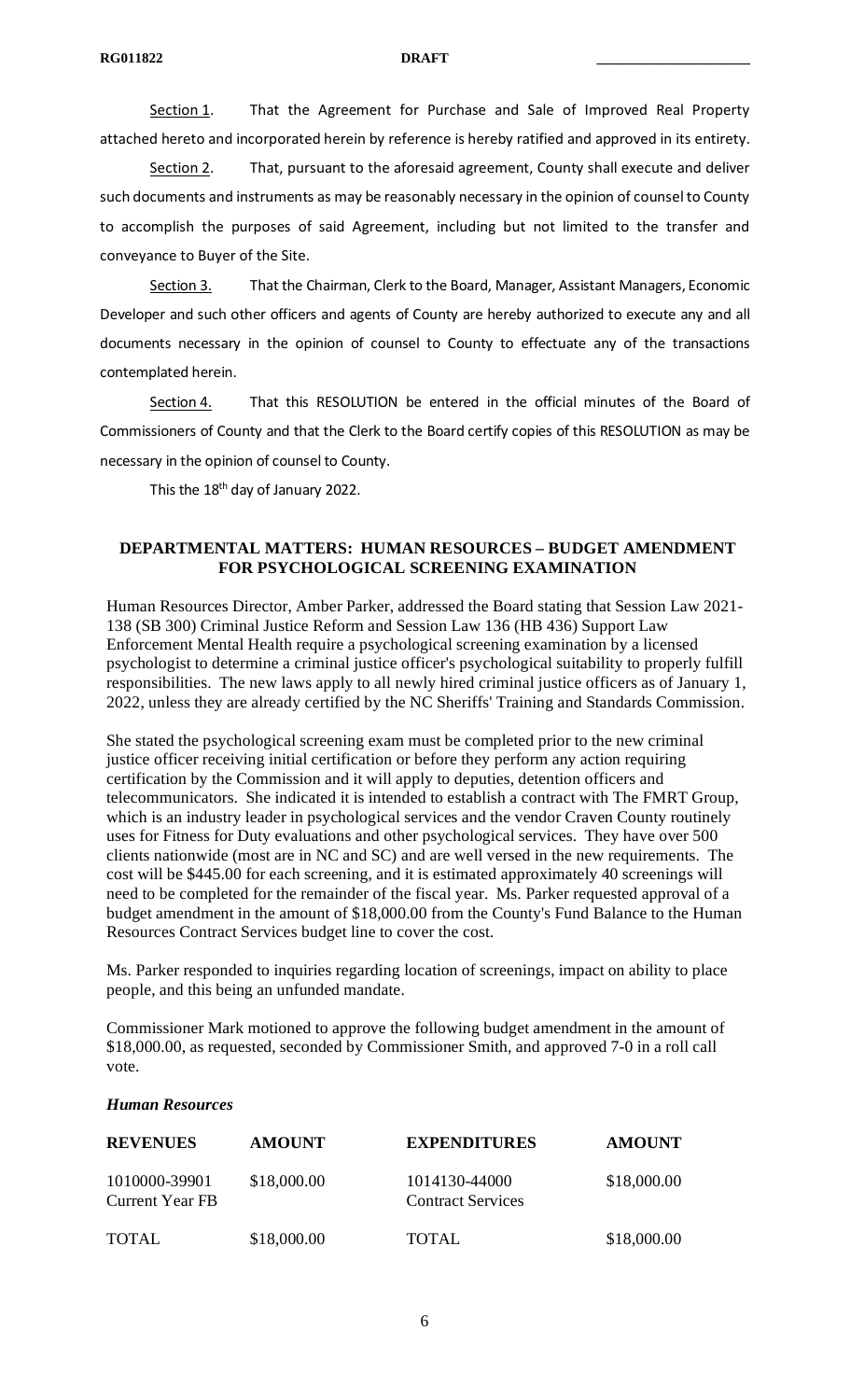# **DEPARTMENTAL MATTERS: FINANCE – BUDGET AMENDMENT – COLA FOR LIBRARY EMPLOYEES**

Finance Director, Craig Warren, reminded the Board that at the December 20, 2021, Board meeting, Commissioners approved a 5% COLA for eligible County employees effective with the pay period beginning January 5, 2022. The Board also indicated that it would like to fund a COLA for library employees as well. To cover the COLA for the libraries, it is estimated that a budget amendment in the amount of \$30,259.00 will be needed.

Mr. Warren requested approval of a budget amendment in the amount of \$30,259.00.

Commissioner Liner motioned to approve a budget amendment in the amount of \$30,259.00, as requested, seconded by Commissioner Mark, and approved 7-0 in a roll call vote.

## *Special Appropriations – Libraries*

| <b>REVENUES</b>        | <b>AMOUNT</b> | <b>EXPENDITURES</b> | <b>AMOUNT</b> |
|------------------------|---------------|---------------------|---------------|
| 1010000-39901          | \$30,259.00   | 1015931-49660       | \$21,674.00   |
| <b>Current Year FB</b> |               | New Bern            |               |
|                        |               | 1015931-49660       | \$1,917.00    |
|                        |               | <b>Cove City</b>    |               |
|                        |               | 1015932-49660       | \$4,328.00    |
|                        |               | Havelock            |               |
|                        |               | 1015934-49660       | \$2,340.00    |
|                        |               | Vanceboro           |               |
| <b>TOTAL</b>           | \$30,259.00   | TOTAL               | \$30,259.00   |

# **CITY OF HAVELOCK PARKS AND RECREATION CAPITAL REQUEST**

County Manager, Jack Veit, welcomed City of Havelock staff members; Jim Freeman, Interim City Manager; Chris McGee, new City Manager; and Travis Adams, P&R Director.

Mr. Veit reviewed that this was brought forth in 2016 to a different Board and stated that the City of Havelock and Craven County agreed to a 50% cost share project, improving the recreational facility located off Highway 101. Craven County's 50% will go towards two (2) equipment and maintenance metal storage facilities on opposite sides on a 50-acre recreational site.

Mr. Veit highlighted the nine points that both parties much agree to:

- $\triangleright$  One-time capital recreation improvement that is City owned, maintained, and insured, whereby the County and City would pro-rata cost share fifty percent, however the total of the County's individual share is not to exceed \$100,000
- $\triangleright$  IF grant related funds should be obtained/utilized by either party, the other party's contribution is to b e reduced accordingly by same grant amount
- $\triangleright$  A copy of the City's developed informal bid documents and project scope/specifications are referenced as part of this document
- $\triangleright$  Upon both governing bodies approval of the MOU, and within 14 days of said concurred approvals, the City shall begin advertisement for project bids
- $\triangleright$  Once City of Havelock awards an actual construction contract, such is provided to the County and cost share dollar amounts are to be adjusted accordingly as per the understanding of this MOU
- $\triangleright$  Additionally, the city of Havelock is to provide the County the contractor's actual dates of notice of award, pre-construction meeting, notice to proceed and proposed construction to completion timeline
- $\triangleright$  The County is to reimburse within 30 days its pro-rata shares after their receipt of actual paid project invoices from the City of Havelock
- $\triangleright$  Upon issuing a notice to proceed with the contractor, the City staff is to provide both governing bodies with a monthly written progress report and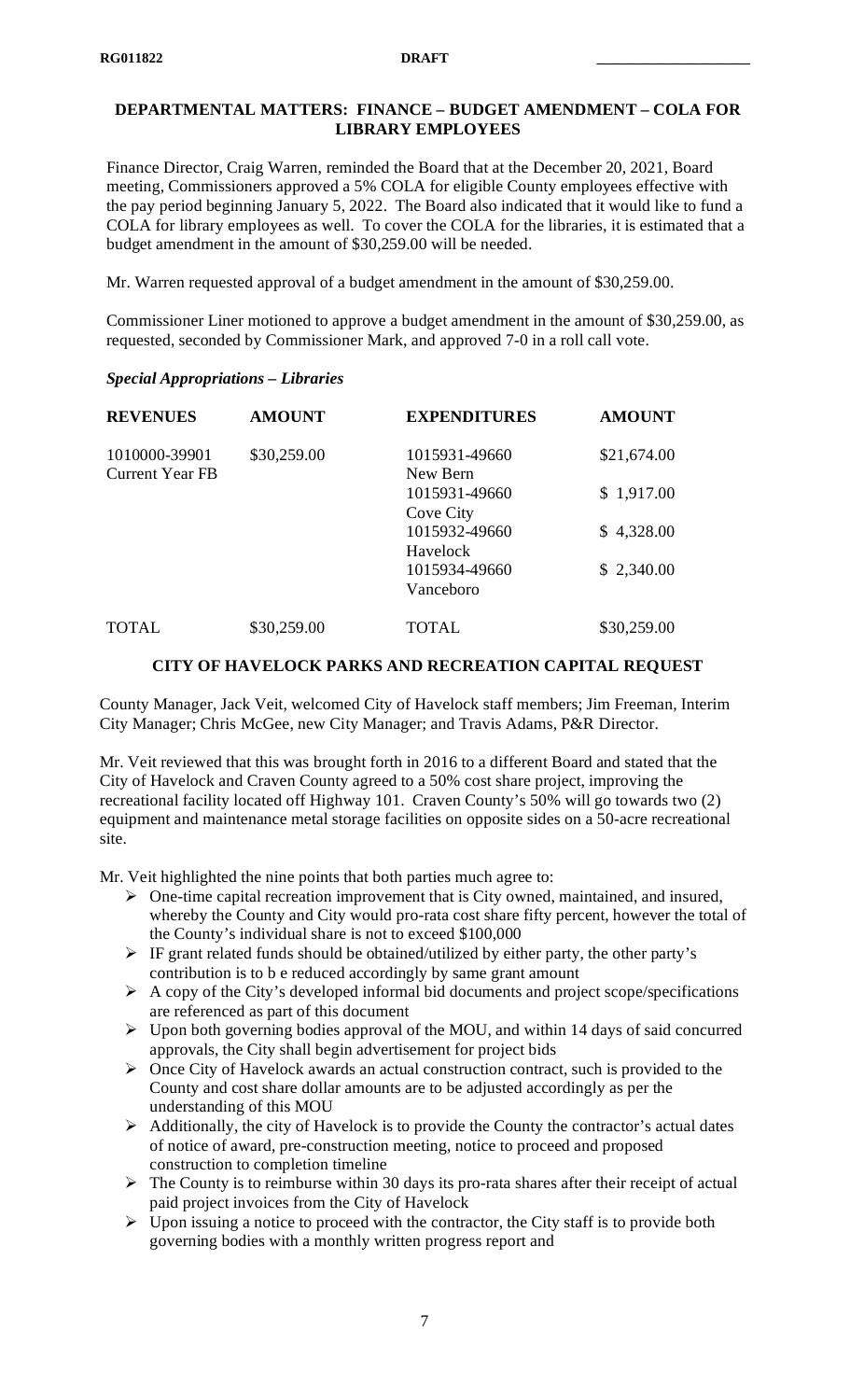$\triangleright$  If there should be use/storage fees, it is understood that such fee schedule is to be equal for all associations, city/county citizens or other permitted organizations who would utilize these two storage facilities.

Mr. Travis Adams provided the Board with an update on the purpose of the projects.

Mr. Veit requested approval of a budget amendment in the amount of \$84,700.00, and to execute a Memorandum of Understanding.

Commissioner Liner motioned to approve the following budget amendment in the amount of \$84,700.00 and to execute a Memorandum of Understanding with the City of Havelock. His motion was seconded by Commissioner Smith and approved 7-0 in a roll call vote.

### *Special Appropriation – City of Havelock*

| <b>REVENUES</b>                         | <b>AMOUNT</b> | <b>EXPENDITURES</b>               | <b>AMOUNT</b> |
|-----------------------------------------|---------------|-----------------------------------|---------------|
| 1010000-39901<br><b>Current Year FB</b> | \$84,700.00   | 1014111-49691<br>City of Havelock | \$84,700.00   |
| <b>TOTAL</b>                            | \$84,700.00   | <b>TOTAL</b>                      | \$84,700.00   |

#### **APPOINTMENTS**

### *Pending*

Chairman Jones reviewed the following pending appointments:

- ▶ Adult Care Home Advisory Committee
- ▶ Community Child Protection Team
- ▶ Craven County Clean Sweep
- Craven/Pamlico Regional Library
- **Emergency Medical Services**
- $\triangleright$  JCPC Faith Community Representative seat
- ▶ Nursing Home Advisory Committee
- Regional Aging Advisory Board
- Voluntary Agriculture District Advisory Board (District 6)

#### *Current*

There were no current appointments.

#### *Upcoming*

Chairman Jones reviewed upcoming appointments to boards and committees due to expire in February and March.

#### **COUNTY ATTORNEY'S REPORT**

County Attorney, Arey Grady, had nothing to report.

## **COUNTY MANAGER'S REPORT**

County Manager, Jack Veit, commented that Monday, January 24<sup>th</sup> would be an opportunity to receive information from County staff regarding the American Rescue Plan (ARP) fund. He asked if the Board would be interested in recessing this meeting to January 24<sup>th</sup> at 8:30 am to receive this presentation.

He reported he and Commissioner Smith met recently with Smart Start Executive Director, Pat Morrow and talked about the work that needs to be done with our young citizens to change the narrative of their life.